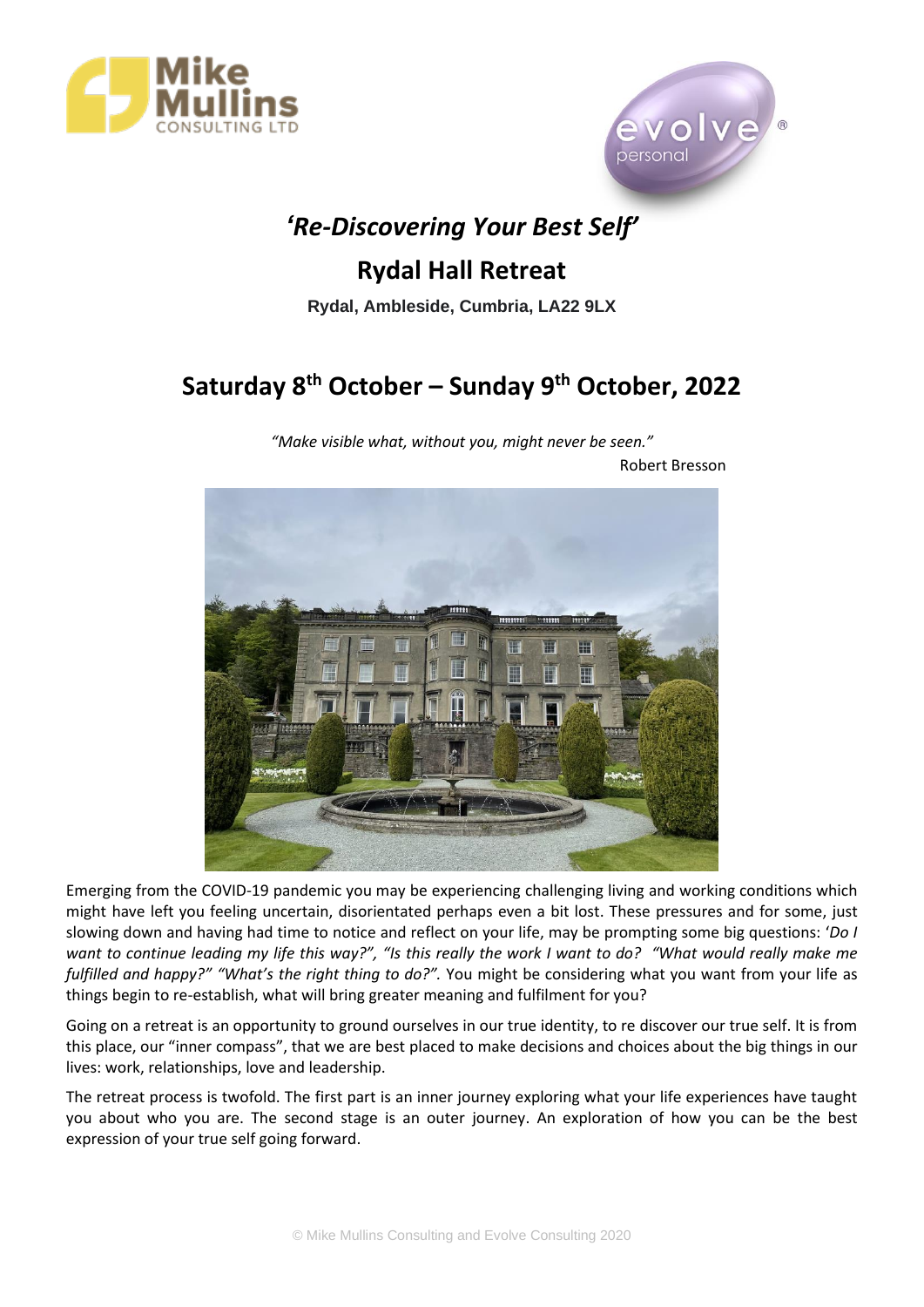With 'Re- Discovering your Best Self' Retreat you can go on a powerful, reinvigorating retreat journey with up to five other companions facing similar challenges, guided by two experienced retreat facilitators, over the course of two days set in the stunning beautiful restful gardens of Rydal Hall next to Rydal Water in the Lake District.



*"You must come away to some lonely place all by yourselves and rest for a while."*

William Wordsworth

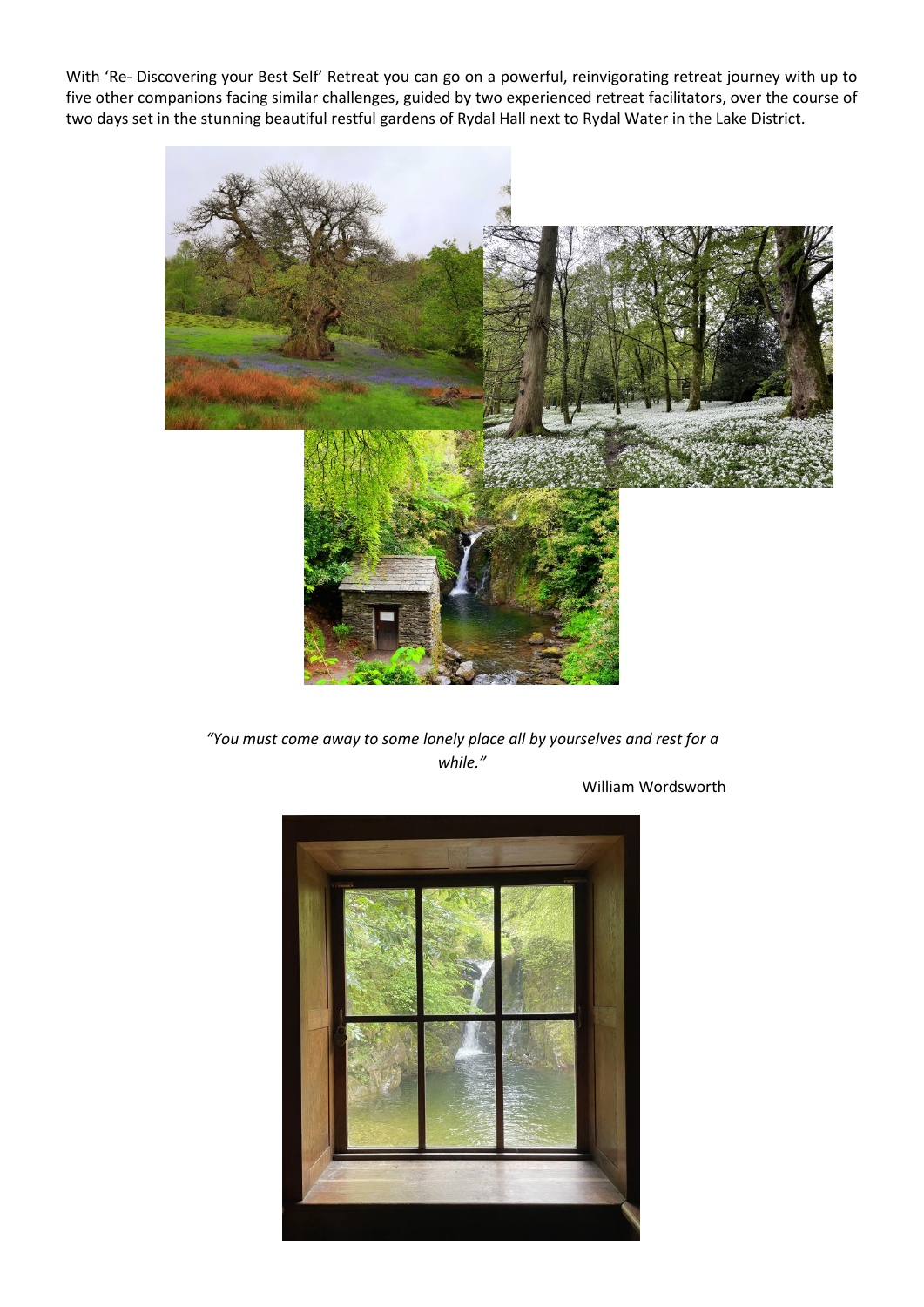#### **The 'Re-Discovering your Best Self' Rydal Hall retreat is for anyone who is:**

- Bored, stuck in a rut, not knowing what they want
- Going through a major life transition: finding work, retirement, divorce, bereavement
- Faced with big opportunities but uncertain as to how to proceed
- Facing a life dilemma, they're struggling with
- Feeling like they are only just getting through each day, surviving life
- Studying, working, or out of work

#### **Style and approach**

Retreat facilitators Cathy Brown and Mike Mullins have a supportive, empathic style and will create a safe, intimate space where everyone is given an opportunity to share and be heard without judgement. The retreat will run over the course of two days with up to six retreatants. Retreat sessions will be facilitated from our own private room within Rydal Hall, and will focus on a pattern of guided personal reflection and small group sharing and discussion. Retreatants will be invited to complete personal reflective activities between each session. The two-day flow looks like this: Session 1 – Introductions and motivations Session 2 – How did I get here? Session 3 – What do I want? Session 4 – Change and transition Session 5 – Who am I at my best? Session 6 – Moving forward.

> *"Be patient toward all that is unsolved in your heart and try to love the questions themselves"*

> > Rainer Maria Rilke

#### **Fees and dates:**

The **'Re-Discovering Your Best Self' Retreat at Rydal Hall** will be held between Saturday 8th – Sunday 9 th October, 2022. We will start at 10.30am on Saturday 8<sup>th</sup> October and finish at 4.30pm on Sunday 9<sup>th</sup> October, 2022.

The fees are £299 (including VAT), which includes: the retreat experience, the retreat journal, all meals, refreshments and accommodation (with ensuite facilities) in Rydal Hall on the night of Saturday 8th October.

For more information about the retreat please contact Cathy Brown at **[cathybrown@evolve.eu.com](mailto:cathybrown@evolve.eu.com)**

To book on the retreat please complete the application form and send this to Cathy Brown at [cathybrown@evolve.eu.com](mailto:cathybrown@evolve.eu.com) . To secure your booking a £100 deposit is required at the time of booking. Full payment is required a month before the retreat. Cancellation charges: less than four weeks before arrival - 100%.

#### **Retreat facilitators**

#### **Mike Mullins**

Mike is an experienced coach and facilitator who takes a creative, strengths-based approach, helping people learn from their successes and what they do best. He has a Master's in psychology and over twenty years' experience coaching individuals and facilitating teams in a range of different organisations and countries. Mike has a particular interest in how we can release the best in ourselves and others, how we can develop our personal power and voice, manage transition and be resilient in turbulent times. Clients describe Mike as having a warmhearted, genuine and supportive nature that allows them to relax and trust.



*"Cathy and Mike have designed a wonderfully engaging retreat which has allowed me to develop my thinking surrounding personal values, barriers to making change and steps for moving forward. If you are looking to explore making a change in your life within a supportive, warm and empathetic environment, this retreat is fully recommended. A well-planned mixture of meditation, guided*